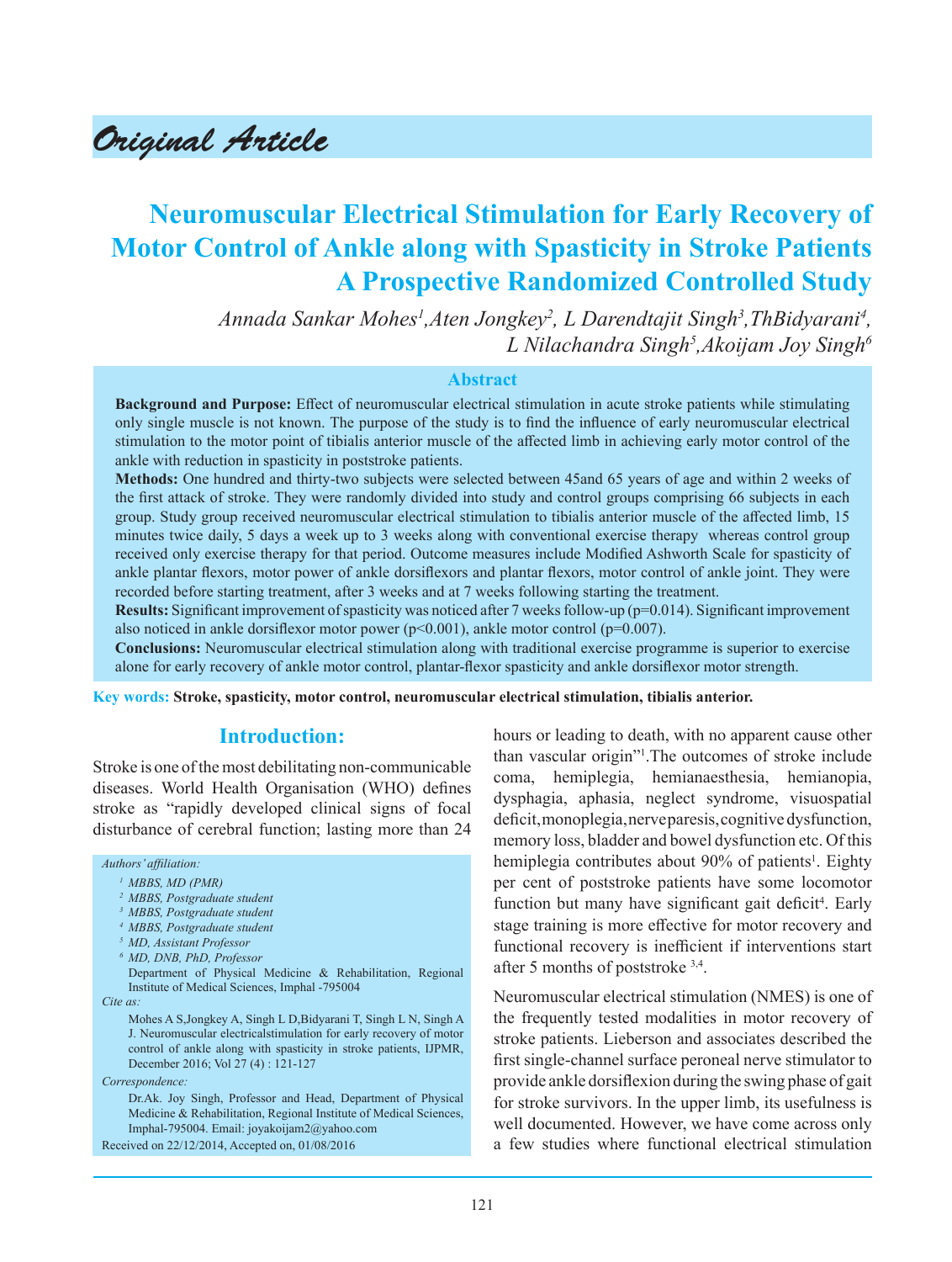was used to influence early motor recovery of the lower limb<sup>2,5-7</sup>. Some studies reported that it has no advantage over conventional therapy<sup>8,9</sup>. Therefore, the role of neuromuscular electrical stimulation for early motor recovery and ambulation in poststroke patient is still a controversy.

After stroke extensor synergy dominates in the lower limb. This results in plantar flexion attitude of ankle, which in turn leads to compensatory circumduction gait, disturbance in balance during standing and walking. Therefore, improvement of ankle dorsiflexor motor control can influence this condition by reducing plantar flexor spasticity, increasing dorsiflexor strength and reducing plantar flexor attitude in both stance and swing phase of gait $10$ .

NMES can improve neuroplasticity by the following mechanisns;

- 1. Increase of synaptic efficacy in existing neural circuits or formation of new synapses. This can be explained by as follows;
	- a) Electrical stimulation to muscles causes contraction of that particular muscle and leads to movement of joins and the limb. This sends proprioceptive inputs to brain and reinforce network connection patterns through formation of new synapses which ultimately induces cortical reorganisation (studied in monkey).
	- b) Electrical stimulation to skin expands cortical representation<sup>2</sup>.
- 2. Another mechanism that helps in early motor recovery is reduction of spasticity. The possible mechanisms are;
	- a) Presynaptic inhibition of hyperactive stretch reflexes in spastic muscle.
	- b) Direct inhibition of an abnormally excited nerve.
	- c) Disinhibition of descending voluntary command to the motor neurons of the paretic muscles ultimately results in decrease in co-contraction of spastic antagonist<sup>6</sup>.

Most of the studies for lower limbs were on chronic stroke patients, some stimulated acupuncture points and most of the studies used cunctional electrical stimulation (FES) not neuromuscular single muscle stimulation. Therefore the question arises, can an isolated neuromuscular electrical stimulation of the tibialis anterior muscle influences early recovery motor control of ankle in poststroke patients in terms of decrease in ankle plantar flexor spasticity and increased in dorsiflexors strength with a decreased in antagonistic co-contraction 2,6.

This study was contemplated to find the role of neuromuscular electrical stimulation of the lower limb muscles in early motor recovery in poststroke patients. In many rehabilitation centres, only exercises are advised to stroke patients till now. Electrical stimulation is a simple, affordable and easily available therapeutic modality for stroke recovery with minimum or no adverse effects. Use of neuromuscular electrical stimulation along with exercise therapy can speed up motor recovery in stroke patients. Thus, it improves quality of life of the patients, reduces burden of impairment and disability, increases productivity.

# **Materials and Methods:**

The study was a prospective, randomised controlled study, conducted in the Department of Physical Medicine and Rehabilitation, Regional Institute of Medical Sciences, Imphal, for a period of two years. Ethical committee approval and informed consent from the patients were taken prior to the study. Poststroke patients within 2 weeks of the first acute stroke attack admitted in the Physical Medicine and Rehabilitation Ward for rehabilitation management were taken for the study. Inclusion criteria for the study were confirmed cases of stroke by computerised tomography, independent in daily activities before stroke, having at least some visible voluntary movement in hip, knee and ankle (Medical Research Council Grade-1 and 2), age between 45 and 65years. Exclusion criteria were medically unstable patient, repeated attacks of stroke  $($  >1 attack), patient with flaccid lower limb, unable to walk before stroke due to some other causes, any neuromuscular disease present before stroke,brain stem or cerebellar lesion, patients with cardiac pacemaker,cognitive dysfunction(using mini mental state examination), all types of aphasias. All patients were taken from the medicine ward and because of that only CT scan was taken as the investigation to homogenise all the patients.

**Sample size:** A sample size of 59 in each group was calculated based on effect size of 20% with 10% early recovery in conventional exercise group at 5% significance level and 80% power. Adding 10% drop out; a final sample of 66 in each group had been considered.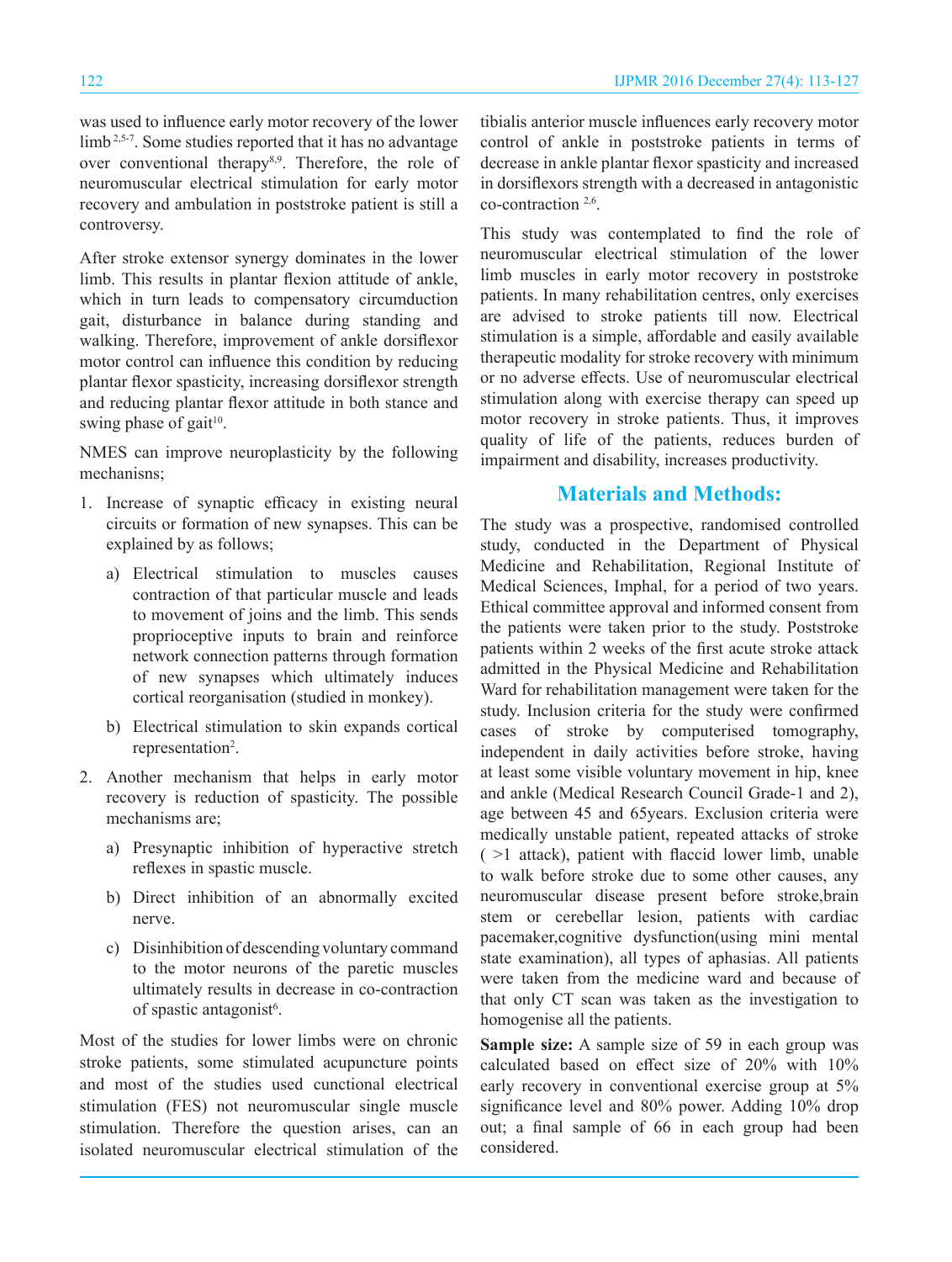# **Method of Recruitment:**

After getting informed consent, patients were allocated into two groups by using a block randomisation technique. Only the patients were blinded in the study. To minimise uneven distribution of the known variables, stratification of the variables were done.

Study variables - age, sex, aetiology of stroke - ischaemic versus haemorrhagic, paretic side - right versus left, site of lesion in the brain.

### **Outcome variables:**

- 1. Ankle plantar flexor spasticity (measured by Modified Ashworth Scale).
- 2. Muscle strength of the muscle around the ankle specially dorsiflexors (measured manually by using Medical Research Council Scale).
- 3. Motor control of the lower limb specially ability to dorsiflex the ankle while lying and standing independently.

In this study, ankle motor control was classified into three groups. These are as follows:

- Poor-No voluntary ankle dorsiflexion, passive ankle dorsiflexion is full.
- Fair-Voluntary ankle dorsiflexion up to 50% of normal range, passive ankle dorsiflexion is full
- Good-Full range of voluntary ankle dorsiflexion.

A conventional exercise includes neurodevelopmental training, stretching of spastic or tight muscles and maintaining range of motion of joints of the affected part.

### **Procedure:**

The study population was selected after taking informed consent. The study population was divided into study and control groups. The study group received both conventional hemiplegic exercise programme and electrical stimulation to the affected lower limb and the control received only the conventional exercise programme. To the study group, surged Faradic current was delivered to the motor point of tibialis anterior muscle twice a day, 15 minutes each time for 5 days a week up to 3 weeks in resting position.

The outcome variables were measured before starting the interventions and at 3 weeks and at 7 weeks of the initiation of the intervention for both the groups.

Spasticity of the ankle plantiflexors was measured by using Modified Ashworth Scale.

Strength of ankle dorsiflexors was measured by using manual muscle power grading of the Medical Research Council Scale.

Motor control of the lower limb was measured by ability to voluntarily dorsiflex the ankle while lying and standing.



## **Results**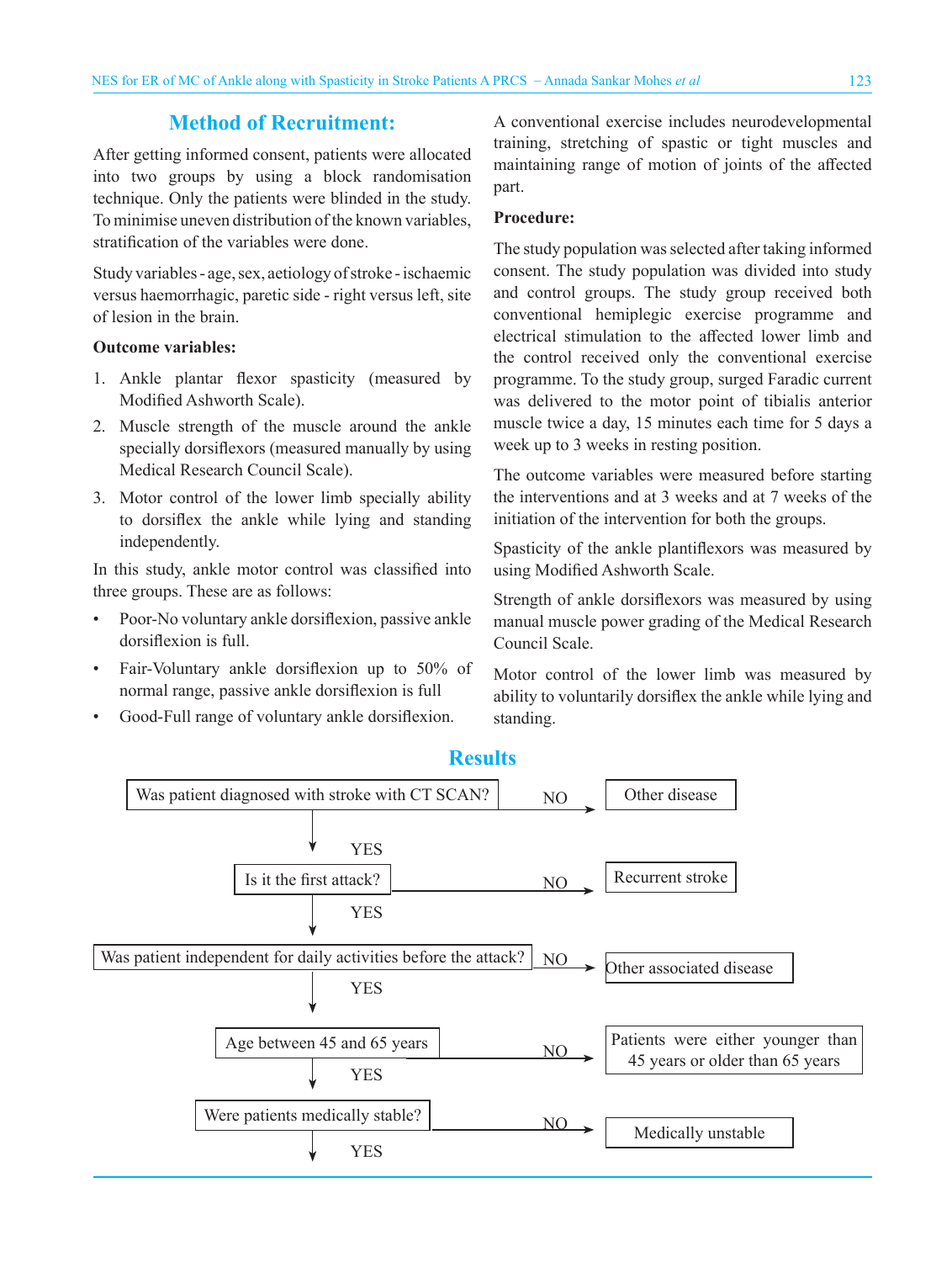

\*Flow chart showing recruitment of cases

There was no difference in baseline characteristics between the study and control group (Table 1). Types of stroke included in the study were ischaemic, haemorrhagic and a combination of both in case of multiple site leision.

Spasticity was compared between the groups before and after therapy using pairedt-test. There was no significant difference at baseline values and no significant difference was found at 3 weeks following therapy (Table 2). But significant improvement was noticed in the study population at 7 weeks ( $p=0.014$ ).

Ankle dorsiflexor motor power was improved in both the groups but more improvement was noticed in the study group compared to control group (Fig 1). At baseline, there was no significant difference in between the groups (p=0.117). But after 3 weeks and 7 weeks follow-ups, there was significant improvement in ankle dorsiflexion motor power in the study group  $(p<0.001)$ .

Plantar flexor motor power was improved significantly in both the groups following treatment (Fig 2) but there were no significant difference in improvement between the groups at 3 and 7 weeks  $(p=0.551$  and  $0.206$ respectively).

Significant improvement of ankle motor control was noticed in both the groups separately (Fig 3). When comparison was done between the groups, significant improvement was noticed in the study group after 3 weeks (p=0.007) and 7 weeks (p=0.007).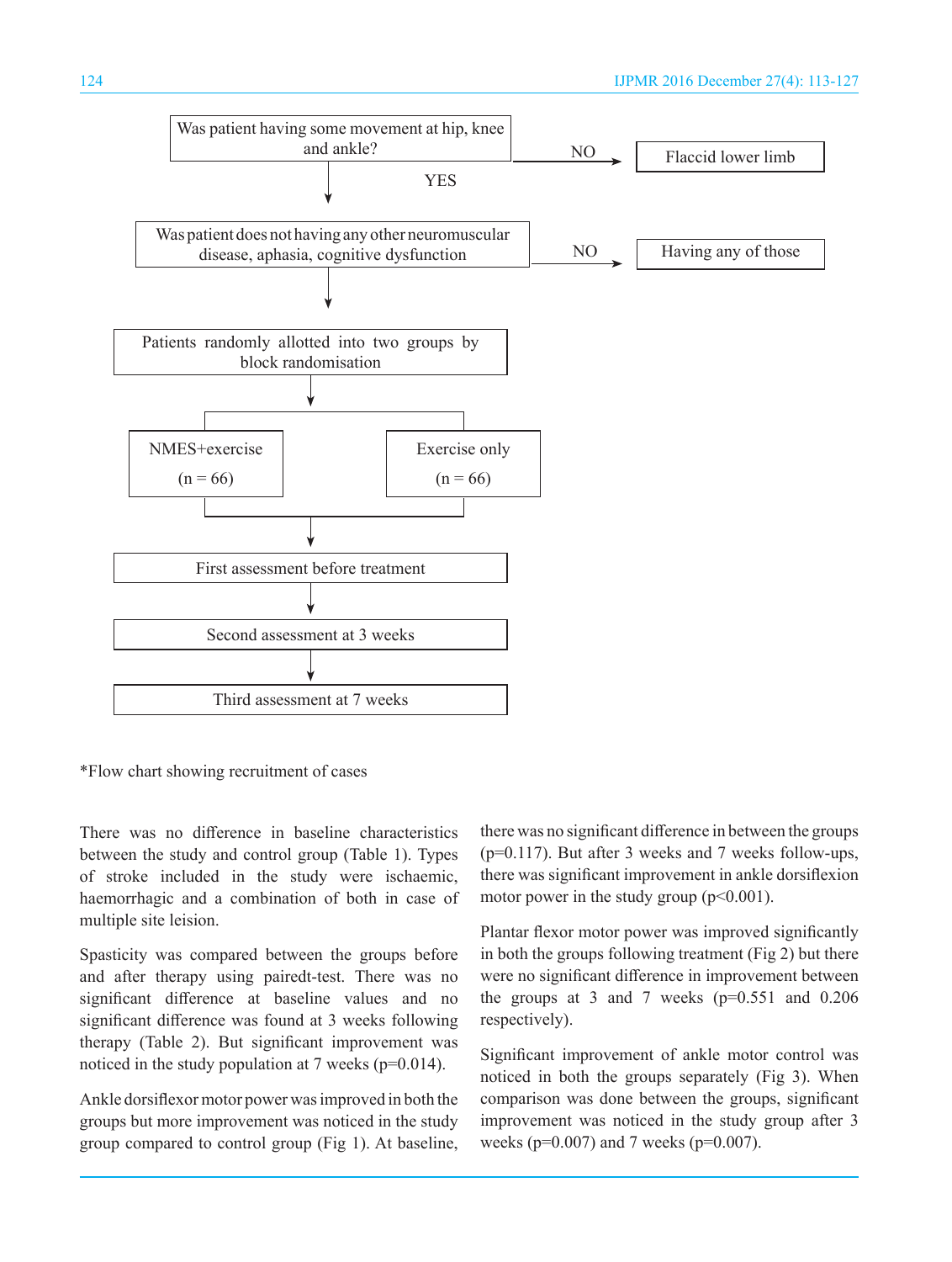| <b>Variables</b>                                                                   | <b>No of cases</b> |                    |                  | P- value |
|------------------------------------------------------------------------------------|--------------------|--------------------|------------------|----------|
|                                                                                    | Study ( $N=66$ )   | Control $(n=66)$   |                  |          |
| Age (years)                                                                        | 55.64±6.70         |                    | $56.89 \pm 7.25$ |          |
| Sex: Male<br>Female                                                                | 42                 | Male               | 40               | 0.772    |
|                                                                                    | 24                 | Female             | 26               |          |
| Type of stroke: Infarction<br>Haemorrhage<br><b>Both</b>                           | 44                 | Infarction         | 50               | 0.100    |
|                                                                                    | 18                 | Haemorrhage        | 16               |          |
|                                                                                    | $\overline{4}$     | <b>Both</b>        | $\mathbf{0}$     |          |
| Site of affection in brain: MCA<br><b>Outside MCA</b>                              | 56                 | <b>MCA</b>         | 60               | 0.290    |
|                                                                                    | 10                 | <b>Outside MCA</b> | 6                |          |
| Baseline spasticity: Gr 0<br>Gr <sub>1</sub><br>Gr <sub>2</sub><br>Gr <sub>3</sub> | 14                 | Gr <sub>0</sub>    | 12               | 0.346    |
|                                                                                    | 8                  | Gr 1               | 20               |          |
|                                                                                    | 30                 | Gr <sub>2</sub>    | 23               |          |
|                                                                                    | 14                 | Gr <sub>3</sub>    | 11               |          |
| Baseline ankle D/F motor power : Gr 1<br>Gr <sub>2</sub>                           | 41                 | Gr <sub>1</sub>    | 32               | 0.117    |
|                                                                                    | 25                 | Gr <sub>2</sub>    | 34               |          |
| Baseline ankle P/F motor power: Gr 1<br>Gr <sub>2</sub><br>Gr <sub>3</sub>         | 6                  | Gr 1               | $\overline{7}$   | 0.240    |
|                                                                                    | 46                 | Gr <sub>2</sub>    | 36               |          |
|                                                                                    | 14                 | Gr <sub>3</sub>    | 23               |          |
| Baseline ankle motor control: Poor<br>Fair                                         | 52                 | Poor               | 45               | 0.170    |
|                                                                                    | 14                 | Fair               | 21               |          |

**Table 1:** *Comparison of Baseline Characteristics between Study and Control Groups:*

MCA: Middle cerebral artery, D/F: dorsiflexor, P/F: plantarflexor, p< 0.05: significant

**Table 2:** *Comparison of Spasticity within and between Groups*

| <b>Spasticity</b>         | <b>Sum of squares</b> | <b>Mean square</b> | <b>Significance</b> |  |
|---------------------------|-----------------------|--------------------|---------------------|--|
| Spasticity at baseline:   |                       |                    |                     |  |
| <b>Between Groups</b>     | .917                  |                    | 0.346               |  |
| <b>Within Groups</b>      | 133.167               | 0.917              |                     |  |
| Total                     | 134.083               | 1.024              |                     |  |
| Spasticity after 3 weeks: |                       |                    |                     |  |
| <b>Between Groups</b>     | .371                  |                    | 0.515               |  |
| <b>Within Groups</b>      | 113.348               | .371               |                     |  |
| Total                     | 113.720               | 872                |                     |  |
| Spasticity after 3 weeks: |                       |                    |                     |  |
| <b>Between Groups</b>     | 3.030                 |                    | 0.014               |  |
| <b>Within Groups</b>      | 63.485                | 3.030              |                     |  |
| Total                     | 66.515                | .488               |                     |  |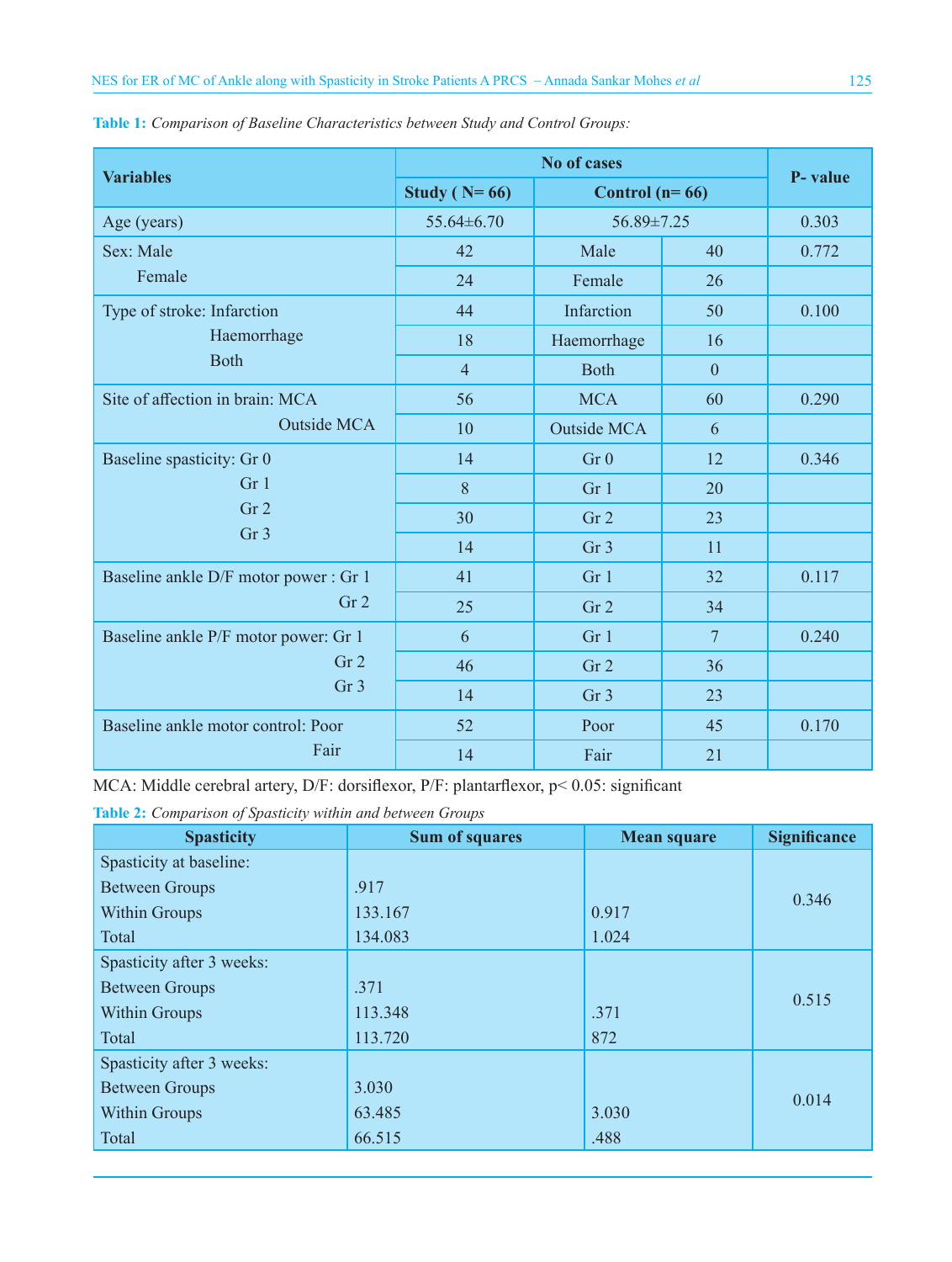

**Fig 1-** *Comparson of Ankle Dorsiflexor Motor Power at Baseline and afto Intervention*



**Fig 3-** *Showing No of Patients with Good Ankle Motor Control*

### **Discussion:**

This randomised controlled study was performed on 132 patients suffering from hemiplegia due to cerebrovascular accident within 2 weeks of attack. This study showed significant improvement of plantar flexor spasticity following NMES of tibialis anterior muscle of the affected limb in comparison to conventional therapy group. There was also significant improvement of ankle dorsiflexor motor power and ankle motor control in the study group. NMES was well tolerated in patients and there was not any report of any type of adverse effects.

Clinical NMES systems stimulate either the nerve directly or the motor point of the nerve proximal to the neuromuscular junction. The threshold for eliciting a nerve fibre action potential is 100 to 1,000 times less than the threshold for muscle fibre stimulation. The nerve fibre recruitment pattern mediated by NMES follows the principle of "reverse recruitment order" wherein the nerve stimulus threshold is inversely proportional to the diameter of the neuron. It preferentially recruits type II muscle fibres. NMES is delivered as a waveform of electrical current characterised by stimulus frequency, amplitude and pulse width. Frequency range for NMES systems is 10–50 Hz. Ideal stimulation frequencies range from 12–16 Hz for upperlimb applications and  $18-25$  Hz for lowerlimb applications<sup>11</sup>.

Yan etal<sup>6</sup> conducted a randomised placebo controlled trial in acute stroke patients to find out the effectiveness of functional electrical stimulation for early motor recovery and walking ability. They stimulated hamstring, quadriceps, tibialis anterior and medial gastrocnemius for 3 weeks. They found positive result in terms of improvement in composite spasticity score, maximum isometric voluntary contraction of ankle dorsiflexors and plantar flexors and walking ability. Our study was also done on acute stroke patients but we applied NMES only in tibialis anterior muscle to gain early motor recovery in ankle joint. We found it quiet impressive in terms of early recovery of ankle motor